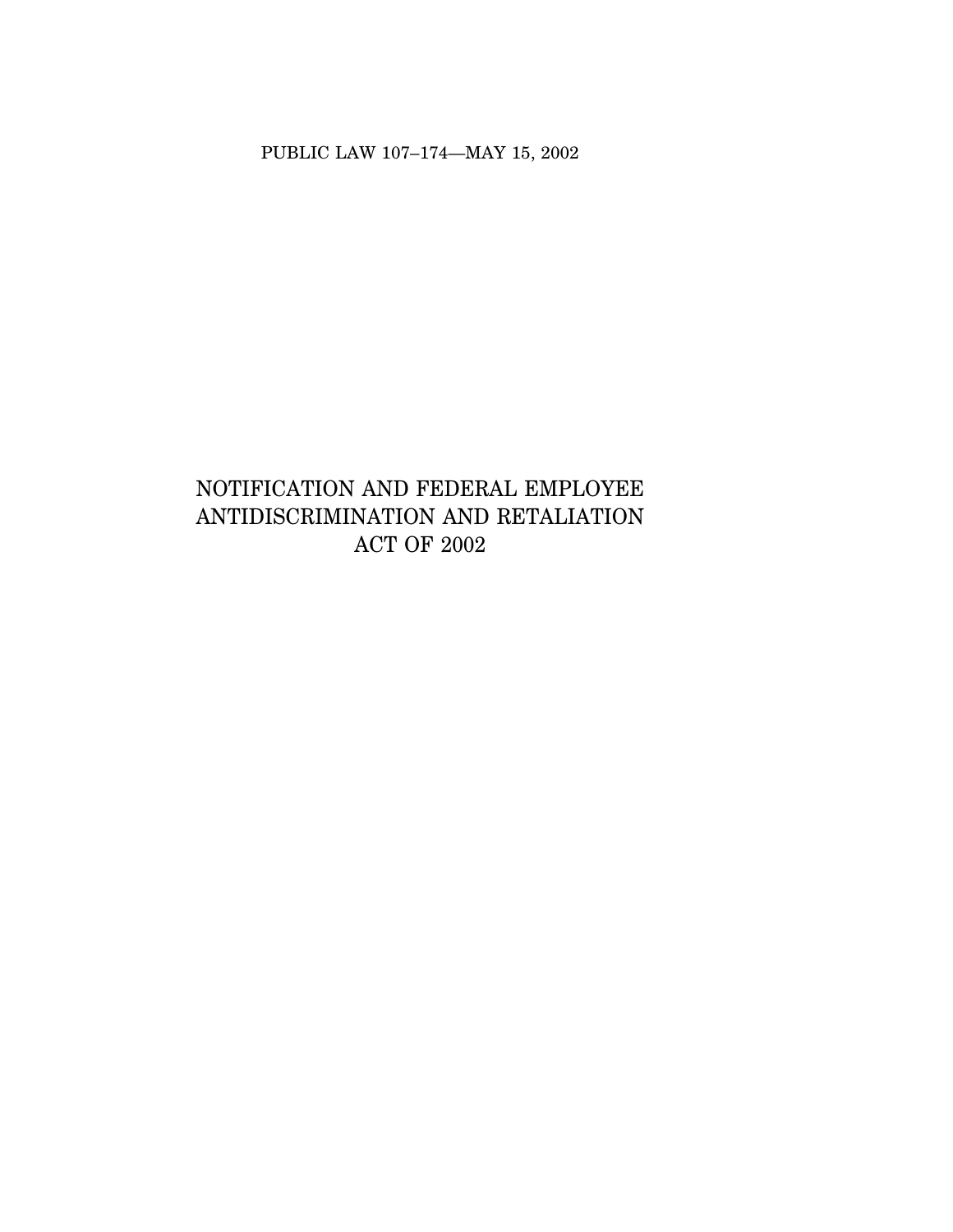## Public Law 107–174 107th Congress

### An Act

May 15, 2002 [H.R. 169]

To require that Federal agencies be accountable for violations of antidiscrimination and whistleblower protection laws; to require that each Federal agency post quarterly on its public Web site, certain statistical data relating to Federal sector equal employment opportunity complaints filed with such agency; and for other purposes.

*Be it enacted by the Senate and House of Representatives of the United States of America in Congress assembled*,

### **SECTION 1. SHORT TITLE; TABLE OF CONTENTS.**

(a) SHORT TITLE.—This Act may be cited as the ''Notification and Federal Employee Antidiscrimination and Retaliation Act of 2002''.

(b) TABLE OF CONTENTS.—The table of contents of this Act is as follows:

Sec. 1. Short title; table of contents.

### TITLE I—GENERAL PROVISIONS

- Sec. 101. Findings. Sec. 102. Sense of Congress.
- Sec. 103. Definitions. Sec. 104. Effective date.

#### TITLE II—FEDERAL EMPLOYEE DISCRIMINATION AND RETALIATION

- 
- Sec. 201. Reimbursement requirement. Sec. 202. Notification requirement. Sec. 203. Reporting requirement.
- 
- 
- 
- Sec. 204. Rules and guidelines. Sec. 205. Clarification of remedies. Sec. 206. Studies by General Accounting Office on exhaustion of remedies and certain Department of Justice costs.

### TITLE III—EQUAL EMPLOYMENT OPPORTUNITY COMPLAINT DATA DISCLOSURE

Sec. 301. Data to be posted by employing Federal agencies. Sec. 302. Data to be posted by the Equal Employment Opportunity Commission. Sec. 303. Rules.

## **TITLE I—GENERAL PROVISIONS**

### **SEC. 101. FINDINGS.**

Congress finds that—

(1) Federal agencies cannot be run effectively if those agencies practice or tolerate discrimination;

(2) Congress has heard testimony from individuals, including representatives of the National Association for the Advancement of Colored People and the American Federation of Government Employees, that point to chronic problems of discrimination and retaliation against Federal employees;

5 USC 2301 note. Notification and Federal Employee Antidiscrimination and Retaliation Act of 2002.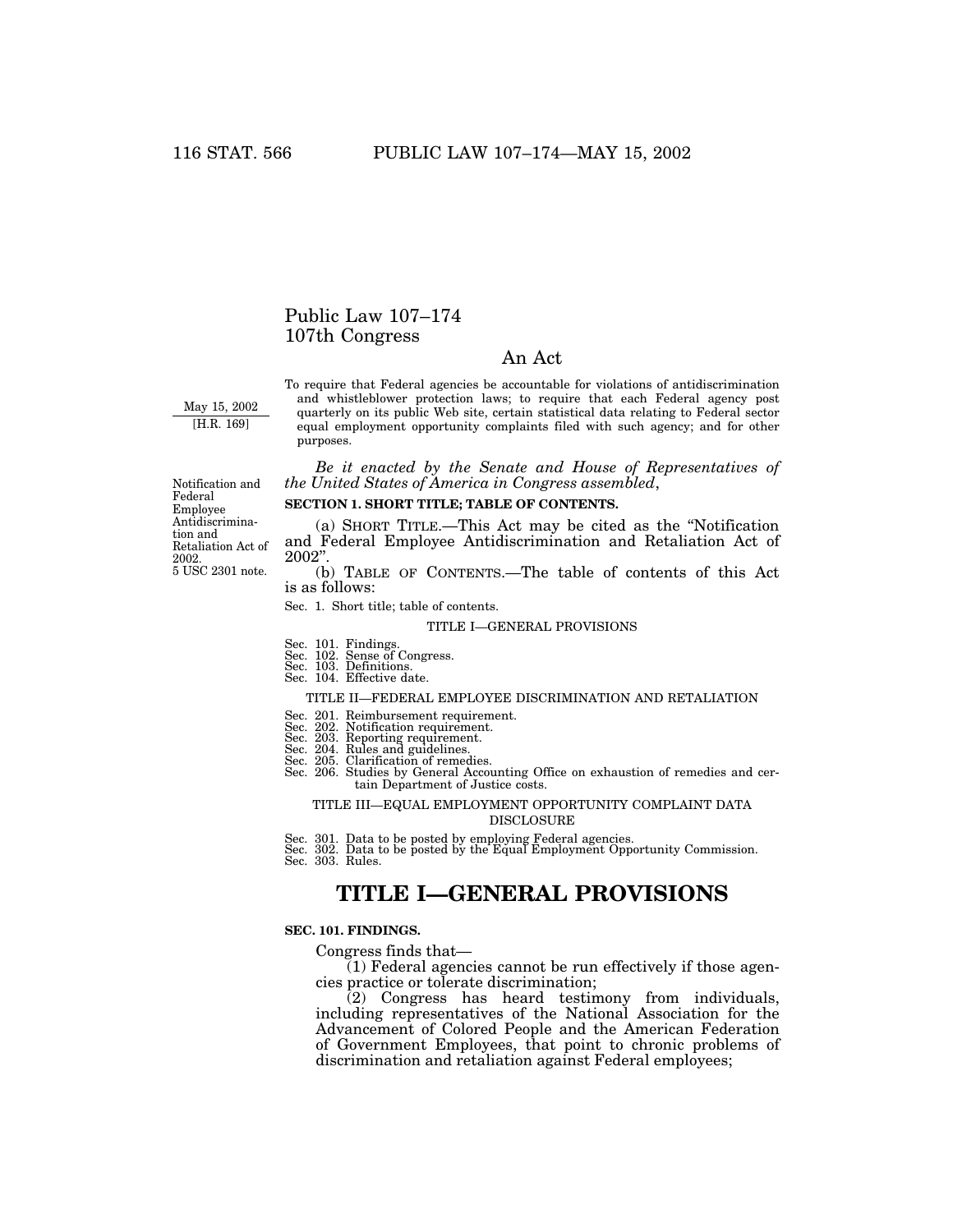(3) in August 2000, a jury found that the Environmental Protection Agency had discriminated against a senior social scientist, and awarded that scientist \$600,000;

(4) in October 2000, an Occupational Safety and Health Administration investigation found that the Environmental Protection Agency had retaliated against a senior scientist for disagreeing with that agency on a matter of science and for helping Congress to carry out its oversight responsibilities;

(5) there have been several recent class action suits based on discrimination brought against Federal agencies, including the Federal Bureau of Investigation, the Bureau of Alcohol, Tobacco, and Firearms, the Drug Enforcement Administration, the Immigration and Naturalization Service, the United States Marshals Service, the Department of Agriculture, the United States Information Agency, and the Social Security Administration;

(6) notifying Federal employees of their rights under discrimination and whistleblower laws should increase Federal agency compliance with the law;

(7) requiring annual reports to Congress on the number and severity of discrimination and whistleblower cases brought against each Federal agency should enable Congress to improve its oversight over compliance by agencies with the law; and

(8) requiring Federal agencies to pay for any discrimination whistleblower judgment, award, or settlement should improve agency accountability with respect to discrimination and whistleblower laws.

### **SEC. 102. SENSE OF CONGRESS.**

It is the sense of Congress that—

(1) Federal agencies should not retaliate for court judgments or settlements relating to discrimination and whistleblower laws by targeting the claimant or other employees with reductions in compensation, benefits, or workforce to pay for such judgments or settlements;

(2) the mission of the Federal agency and the employment security of employees who are blameless in a whistleblower incident should not be compromised;

(3) Federal agencies should not use a reduction in force or furloughs as means of funding a reimbursement under this Act;

 $(4)(A)$  accountability in the enforcement of employee rights is not furthered by terminating—

(i) the employment of other employees; or

(ii) the benefits to which those employees are entitled through statute or contract; and

(B) this Act is not intended to authorize those actions;

(5)(A) nor is accountability furthered if Federal agencies react to the increased accountability under this Act by taking unfounded disciplinary actions against managers or by violating the procedural rights of managers who have been accused of discrimination; and

(B) Federal agencies should ensure that managers have adequate training in the management of a diverse workforce and in dispute resolution and other essential communication skills; and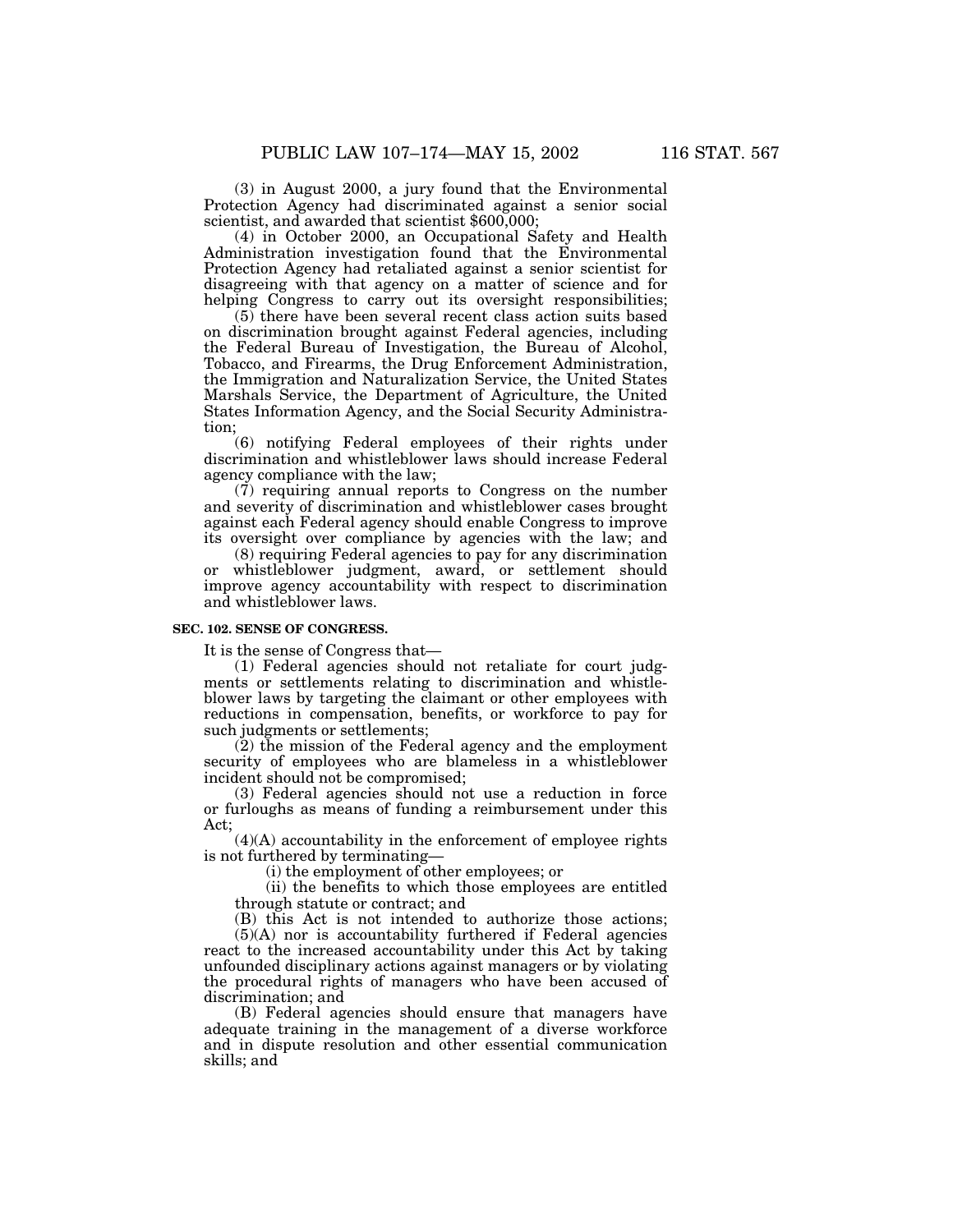(6)(A) Federal agencies are expected to reimburse the General Fund of the Treasury within a reasonable time under this Act; and

(B) a Federal agency, particularly if the amount of reimbursement under this Act is large relative to annual appropriations for that agency, may need to extend reimbursement over several years in order to avoid—

(i) reductions in force;

(ii) furloughs;

(iii) other reductions in compensation or benefits for the workforce of the agency; or

(iv) an adverse effect on the mission of the agency.

### **SEC. 103. DEFINITIONS.**

For purposes of this Act—<br>
(1) the term "applicant for Federal employment" means an individual applying for employment in or under a Federal agency;

 $(2)$  the term "basis of alleged discrimination" shall have the meaning given such term under section 303;

(3) the term "Federal agency" means an Executive agency (as defined in section 105 of title 5, United States Code), the

United States Postal Service, or the Postal Rate Commission; (4) the term "Federal employee" means an individual employed in or under a Federal agency;

(5) the term ''former Federal employee'' means an indi-

vidual formerly employed in or under a Federal agency; and (6) the term ''issue of alleged discrimination'' shall have

the meaning given such term under section 303.

### **SEC. 104. EFFECTIVE DATE.**

This Act and the amendments made by this Act shall take effect on the 1st day of the 1st fiscal year beginning more than 180 days after the date of the enactment of this Act.

## **TITLE II—FEDERAL EMPLOYEE DISCRIMINATION AND RETALIATION**

### **SEC. 201. REIMBURSEMENT REQUIREMENT.**

(a) APPLICABILITY.—This section applies with respect to any payment made in accordance with section 2414, 2517, 2672, or 2677 of title 28, United States Code, and under section 1304 of title 31, United States Code (relating to judgments, awards, and compromise settlements) to any Federal employee, former Federal employee, or applicant for Federal employment, in connection with any proceeding brought by or on behalf of such employee, former employee, or applicant under—

(1) any provision of law cited in subsection (c); or

(2) any other provision of law which prohibits any form of discrimination, as identified under rules issued under section 204.

(b) REQUIREMENT.—An amount equal to the amount of each payment described in subsection (a) shall be reimbursed to the fund described in section 1304 of title 31, United States Code, out of any appropriation, fund, or other account (excluding any part of such appropriation, of such fund, or of such account available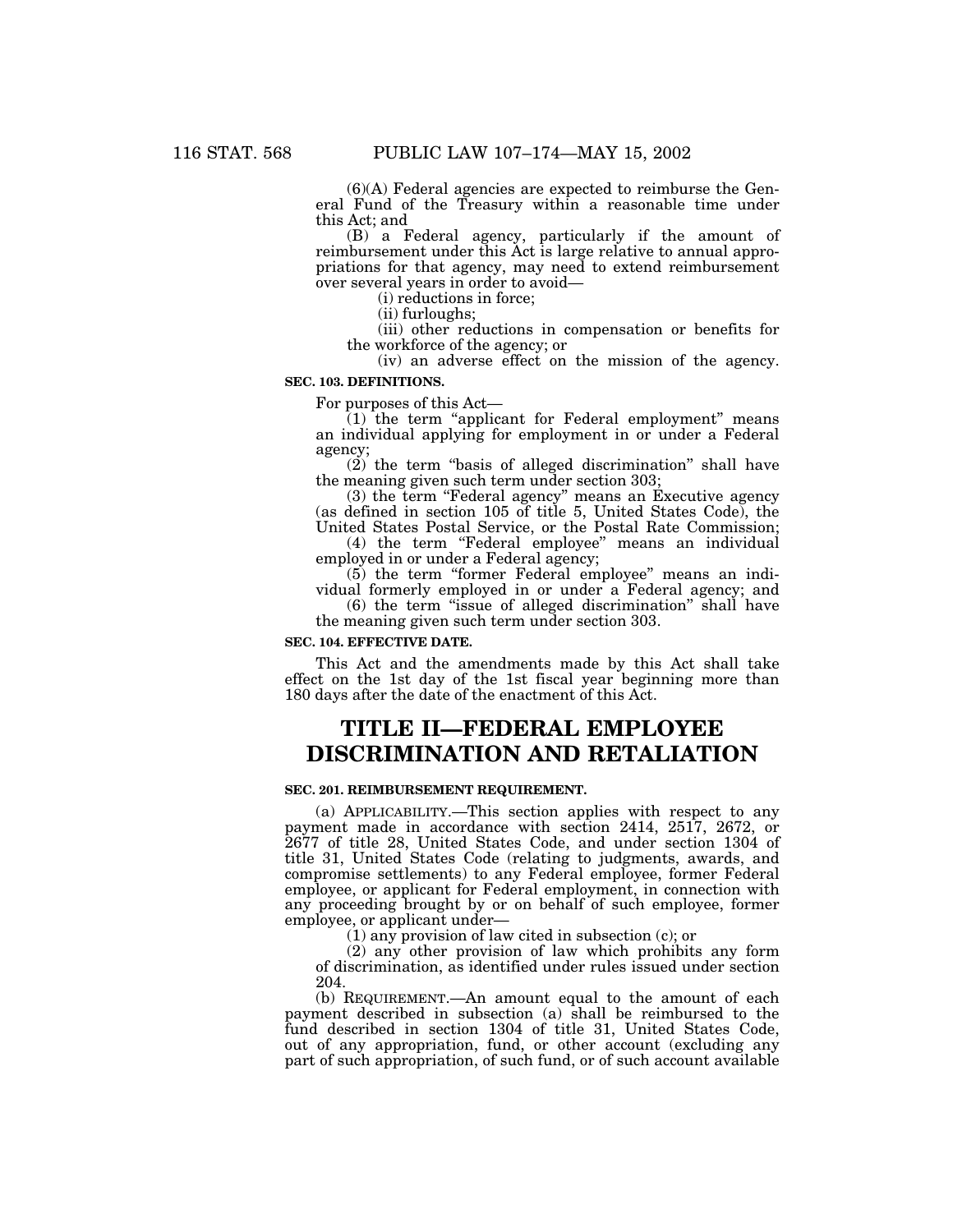for the enforcement of any Federal law) available for operating expenses of the Federal agency to which the discriminatory conduct involved is attributable as determined under section 204.

(c) SCOPE.—The provisions of law cited in this subsection are the following:

(1) Section 2302(b) of title 5, United States Code, as applied to discriminatory conduct described in paragraphs (1) and (8), or described in paragraph (9) of such section as applied to discriminatory conduct described in paragraphs (1) and (8), of such section.

(2) The provisions of law specified in section 2302(d) of title 5, United States Code.

### **SEC. 202. NOTIFICATION REQUIREMENT.**

(a) IN GENERAL.—Written notification of the rights and protections available to Federal employees, former Federal employees, and applicants for Federal employment (as the case may be) in connection with the respective provisions of law covered by paragraphs (1) and (2) of section 201(a) shall be provided to such employees, former employees, and applicants—

(1) in accordance with otherwise applicable provisions of law; or

(2) if, or to the extent that, no such notification would otherwise be required, in such time, form, and manner as shall under section 204 be required in order to carry out the requirements of this section.

(b) POSTING ON THE INTERNET.—Any written notification under this section shall include, but not be limited to, the posting of the information required under paragraph  $(1)$  or  $(2)$  (as applicable) of subsection (a) on the Internet site of the Federal agency involved.

(c) EMPLOYEE TRAINING.—Each Federal agency shall provide to the employees of such agency training regarding the rights and remedies applicable to such employees under the laws cited in section 201(c).

### **SEC. 203. REPORTING REQUIREMENT.**

Deadline.

(a) ANNUAL REPORT.—Subject to subsection (b), not later than 180 days after the end of each fiscal year, each Federal agency shall submit to the Speaker of the House of Representatives, the President pro tempore of the Senate, the Committee on Governmental Affairs of the Senate, the Committee on Government Reform of the House of Representatives, each committee of Congress with jurisdiction relating to the agency, the Equal Employment Opportunity Commission, and the Attorney General an annual report which shall include, with respect to the fiscal year—

(1) the number of cases arising under each of the respective provisions of law covered by paragraphs (1) and (2) of section 201(a) in which discrimination on the part of such agency was alleged;

(2) the status or disposition of cases described in paragraph (1);

(3) the amount of money required to be reimbursed by such agency under section 201 in connection with each of such cases, separately identifying the aggregate amount of such reimbursements attributable to the payment of attorneys' fees, if any;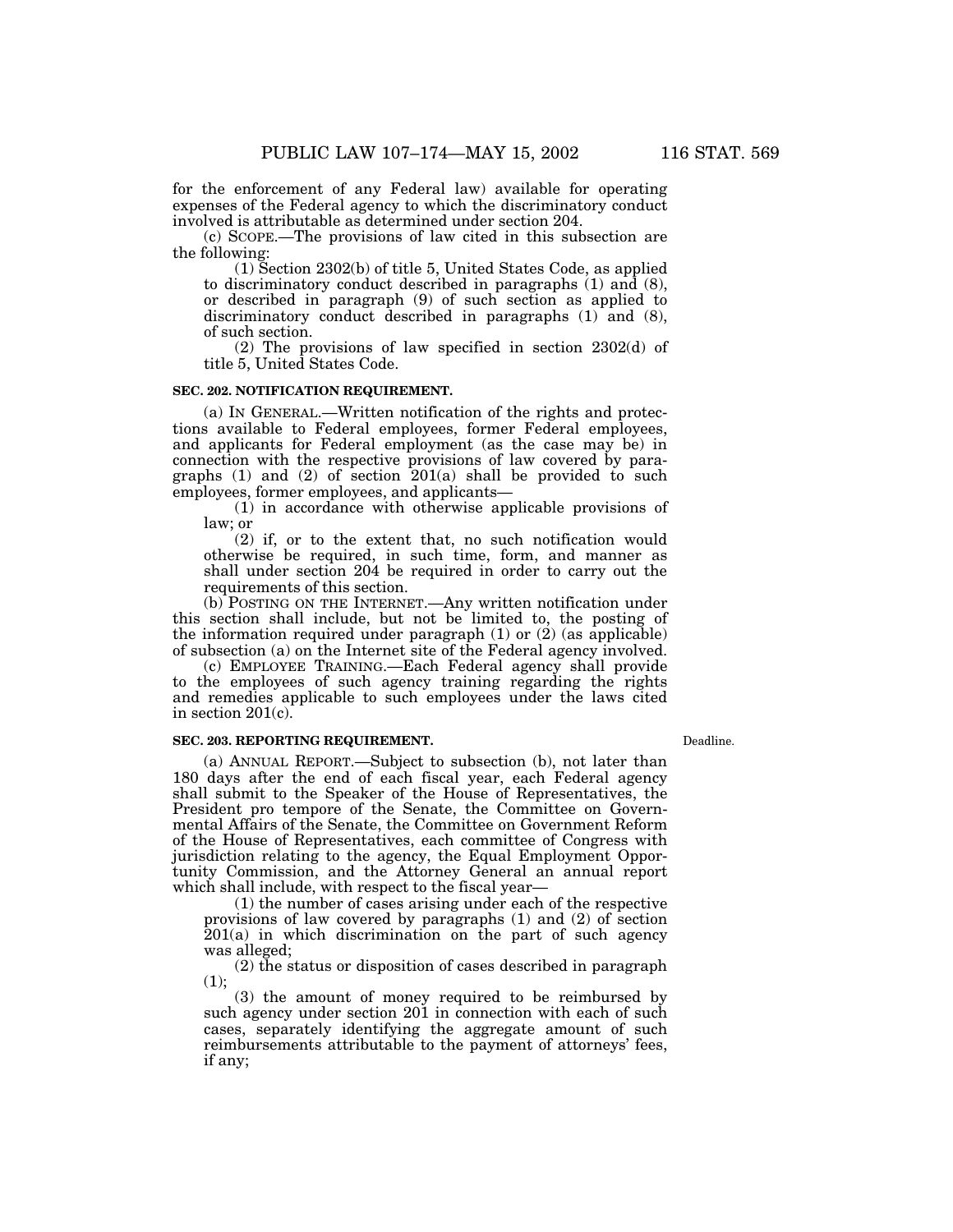(4) the number of employees disciplined for discrimination, retaliation, harassment, or any other infraction of any provision of law referred to in paragraph (1);

(5) the final year-end data posted under section  $301(c)(1)(B)$ for such fiscal year (without regard to section  $301(c)(2)$ );

(6) a detailed description of—

(A) the policy implemented by that agency relating to appropriate disciplinary actions against a Federal employee who—

(i) discriminated against any individual in violation of any of the laws cited under section 201(a) (1) or (2); or

(ii) committed another prohibited personnel practice that was revealed in the investigation of a complaint alleging a violation of any of the laws cited under section  $\bar{2}01(a)$  (1) or (2); and

(B) with respect to each of such laws, the number of employees who are disciplined in accordance with such policy and the specific nature of the disciplinary action taken;

(7) an analysis of the information described under paragraphs (1) through (6) (in conjunction with data provided to the Equal Employment Opportunity Commission in compliance with part 1614 of title 29 of the Code of Federal Regulations) including—

(A) an examination of trends;

(B) causal analysis;

(C) practical knowledge gained through experience; and

(D) any actions planned or taken to improve complaint or civil rights programs of the agency; and

(8) any adjustment (to the extent the adjustment can be ascertained in the budget of the agency) to comply with the requirements under section 201.

(b) FIRST REPORT.—The 1st report submitted under subsection (a) shall include for each item under subsection (a) data for each of the 5 immediately preceding fiscal years (or, if data are not available for all 5 fiscal years, for each of those 5 fiscal years for which data are available).

### **SEC. 204. RULES AND GUIDELINES.**

(a) ISSUANCE OF RULES AND GUIDELINES.—The President (or the designee of the President) shall issue—

(1) rules to carry out this title;

(2) rules to require that a comprehensive study be conducted in the executive branch to determine the best practices relating to the appropriate disciplinary actions against Federal employees who commit the actions described under clauses (i) and (ii) of section  $203(a)(6)(A)$ ; and

(3) based on the results of such study, advisory guidelines incorporating best practices that Federal agencies may follow to take such actions against such employees.

(b) AGENCY NOTIFICATION REGARDING IMPLEMENTATION OF GUIDELINES.—Not later than 30 days after the issuance of guidelines under subsection (a), each Federal agency shall submit to the Speaker of the House of Representatives, the President pro tempore of the Senate, the Equal Employment Opportunity

President.

Deadline.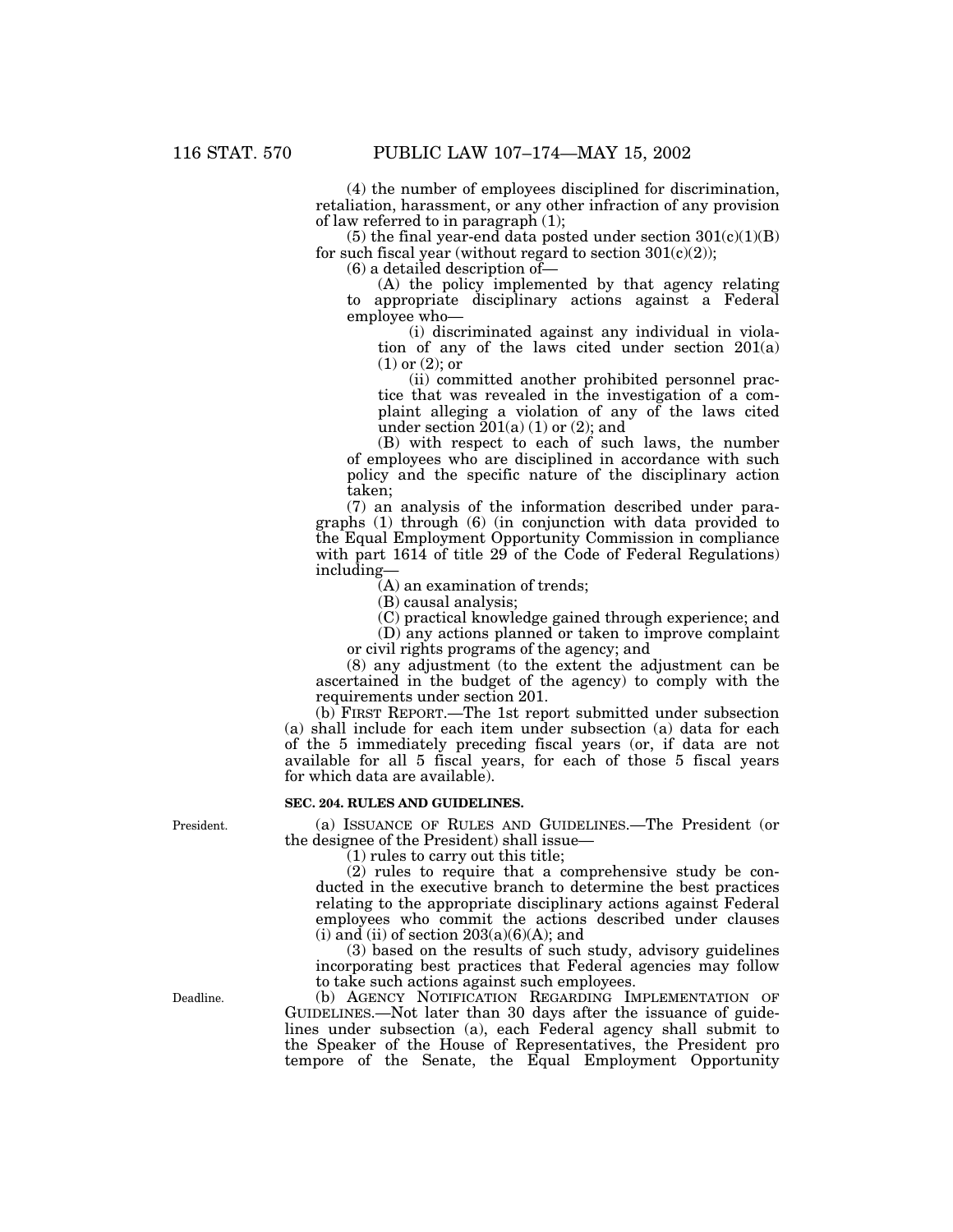Commission, and the Attorney General a written statement speci-<br>fying in detail—

 $(1)$  whether such agency has adopted and will fully follow such guidelines;

 $(2)$  if such agency has not adopted such guidelines; the reasons for the failure to adopt such guidelines; and

(3) if such agency will not fully follow such guidelines, the reasons for the decision not to fully follow such guidelines and an explanation of the extent to which such agency will not follow such guidelines.

### **SEC. 205. CLARIFICATION OF REMEDIES.**

Consistent with Federal law, nothing in this title shall prevent any Federal employee, former Federal employee, or applicant for Federal employment from exercising any right otherwise available under the laws of the United States.

### **SEC. 206. STUDIES BY GENERAL ACCOUNTING OFFICE ON EXHAUSTION** Deadlines. **OF ADMINISTRATIVE REMEDIES AND ON ASCERTAIN-MENT OF CERTAIN DEPARTMENT OF JUSTICE COSTS.**

(a) STUDY ON EXHAUSTION OF ADMINISTRATIVE REMEDIES.—<br>(1) STUDY.—<br>(A) IN GENERAL.—Not later than 180 days after the

date of enactment of this Act, the General Accounting Office shall conduct a study relating to the effects of eliminating the requirement that Federal employees aggrieved by violations of any of the laws specified under section 201(c) exhaust administrative remedies before filing complaints with the Equal Employment Opportunity Commission.

(B) CONTENTS.—The study shall include a detailed summary of matters investigated, information collected, and conclusions formulated that lead to determinations of how the elimination of such requirement will—

 $(i)$  expedite handling of allegations of such violations within Federal agencies and will streamline the complaint-filing process;

(ii) affect the workload of the Commission;

(iii) affect established alternative dispute resolution procedures in such agencies; and

(iv) affect any other matters determined by the General Accounting Office to be appropriate for consideration.

(2) REPORT.—Not later than 90 days after completion of the study required by paragraph (1), the General Accounting Office shall submit to the Speaker of the House of Representatives, the President pro tempore of the Senate, the Equal Employment Opportunity Commission, and the Attorney General a report containing the information required to be included in such study.

(b) STUDY ON ASCERTAINMENT OF CERTAIN COSTS OF THE DEPARTMENT OF JUSTICE IN DEFENDING DISCRIMINATION AND WHISTLEBLOWER CASES.—

(1) STUDY.—Not later than 180 days after the date of enactment of this Act, the General Accounting Office shall conduct a study of the methods that could be used for, and the extent of any administrative burden that would be imposed on, the Department of Justice to ascertain the personnel and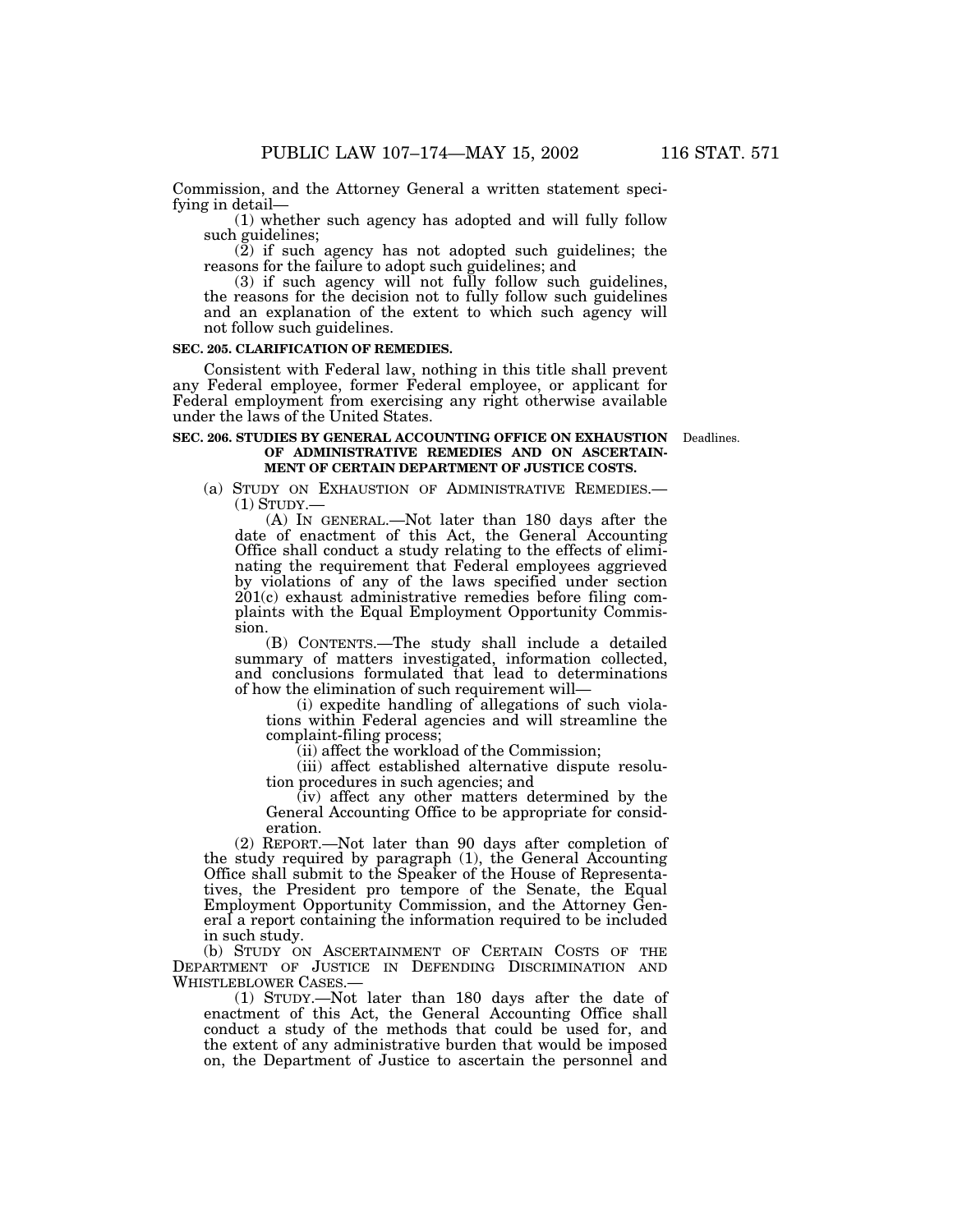administrative costs incurred in defending in each case arising from a proceeding identified under section  $201(a)$  (1) and (2).

(2) REPORT.—Not later than 90 days after completion of the study required by paragraph (1), the General Accounting Office shall submit to the Speaker of the House of Representatives and the President pro tempore of the Senate a report containing the information required to be included in the study.<br>(c) STUDIES ON STATUTORY EFFECTS ON AGENCY OPERATIONS.—

(1) IN GENERAL.—Not later than 18 months after the date of enactment of this Act, the General Accounting Office shall conduct—

(A) a study on the effects of section 201 on the operations of Federal agencies; and

(B) a study on the effects of section 13 of the Contract Disputes Act of 1978 (41 U.S.C. 612) on the operations of Federal agencies.

(2) CONTENTS.—Each study under paragraph (1) shall include, with respect to the applicable statutes of the study—

(A) a summary of the number of cases in which a payment was made in accordance with section 2414, 2517, 2672, or 2677 of title 28, United States Code, and under section 1304 of title 31, United States Code;

(B) a summary of the length of time Federal agencies used to complete reimbursements of payments described under subparagraph (A); and

(C) conclusions that assist in making determinations on how the reimbursements of payments described under subparagraph (A) will affect—

(i) the operations of Federal agencies;

(ii) funds appropriated on an annual basis;

(iii) employee relations and other human capital matters;

(iv) settlements; and

(v) any other matter determined by the General

Accounting Office to be appropriate for consideration. (3) REPORTS.—Not later than 90 days after the completion of each study under paragraph (1), the General Accounting Office shall submit a report on each study, respectively, to the Speaker of the House of Representatives, the President pro tempore of the Senate, the Committee on Governmental Affairs of the Senate, the Committee on Government Reform of the House of Representatives, and the Attorney General. (d) STUDY ON ADMINISTRATIVE AND PERSONNEL COSTS INCURRED BY THE DEPARTMENT OF THE TREASURY.—

(1) IN GENERAL.—Not later than 1 year after the date of enactment of this Act, the General Accounting Office shall conduct a study on the extent of any administrative and personnel costs incurred by the Department of the Treasury to account for payments made in accordance with section 2414, 2517, 2672, or 2677 of title 28, United States Code, and under section 1304 of title 31, United States Code, as a result of— (A) this Act; and

(B) the Contracts Dispute Act of 1978 (41 U.S.C. 601 note; Public Law 95–563).

(2) REPORT.—Not later than 90 days after the completion of the study under paragraph (1), the General Accounting Office shall submit a report on the study to the Speaker of the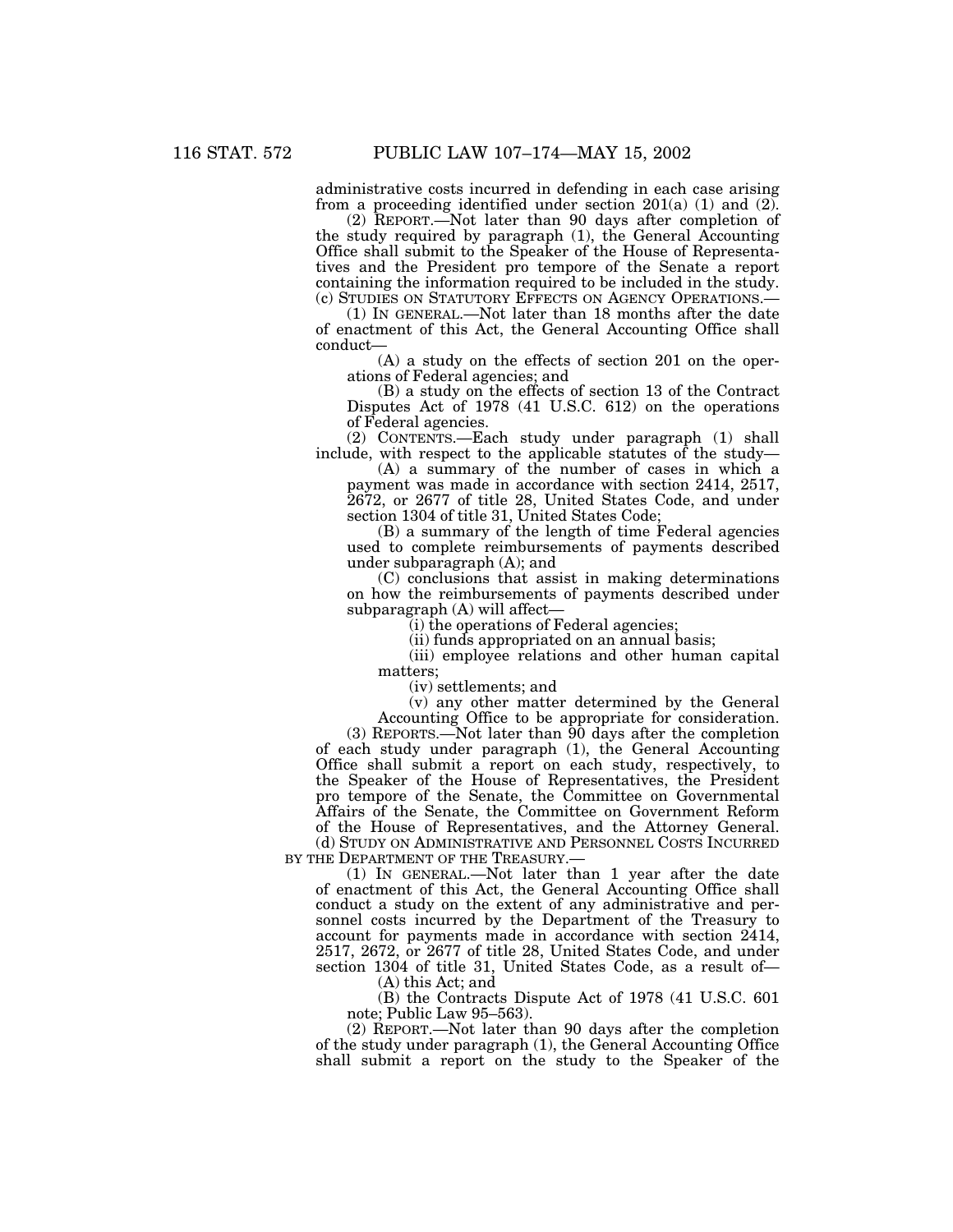House of Representatives, the President pro tempore of the Senate, the Committee on Governmental Affairs of the Senate, the Committee on Government Reform of the House of Representatives, and the Attorney General.

## **TITLE III—EQUAL EMPLOYMENT OP-PORTUNITY COMPLAINT DATA DIS-CLOSURE**

### **SEC. 301. DATA TO BE POSTED BY EMPLOYING FEDERAL AGENCIES.**

Internet. Public information.

(a) IN GENERAL.—Each Federal agency shall post on its public Web site, in the time, form, and manner prescribed under section 303 (in conformance with the requirements of this section), summary statistical data relating to equal employment opportunity complaints filed with such agency by employees or former employees of, or applicants for employment with, such agency.

(b) CONTENT REQUIREMENTS.—The data posted by a Federal agency under this section shall include, for the then current fiscal year, the following:

(1) The number of complaints filed with such agency in such fiscal year.

(2) The number of individuals filing those complaints (including as the agent of a class).

(3) The number of individuals who filed 2 or more of those complaints.

(4) The number of complaints (described in paragraph (1)) in which each of the various bases of alleged discrimination is alleged.

(5) The number of complaints (described in paragraph (1)) in which each of the various issues of alleged discrimination is alleged.

(6) The average length of time, for each step of the process, it is taking such agency to process complaints (taking into account all complaints pending for any length of time in such fiscal year, whether first filed in such fiscal year or earlier). Average times under this paragraph shall be posted— (A) for all such complaints,

(B) for all such complaints in which a hearing before an administrative judge of the Equal Employment Opportunity Commission is not requested, and

(C) for all such complaints in which a hearing before an administrative judge of the Equal Employment Opportunity Commission is requested.

(7) The total number of final agency actions rendered in such fiscal year involving a finding of discrimination and, of that number—

(A) the number and percentage that were rendered without a hearing before an administrative judge of the Equal Employment Opportunity Commission, and

(B) the number and percentage that were rendered after a hearing before an administrative judge of the Equal Employment Opportunity Commission.

(8) Of the total number of final agency actions rendered in such fiscal year involving a finding of discrimination—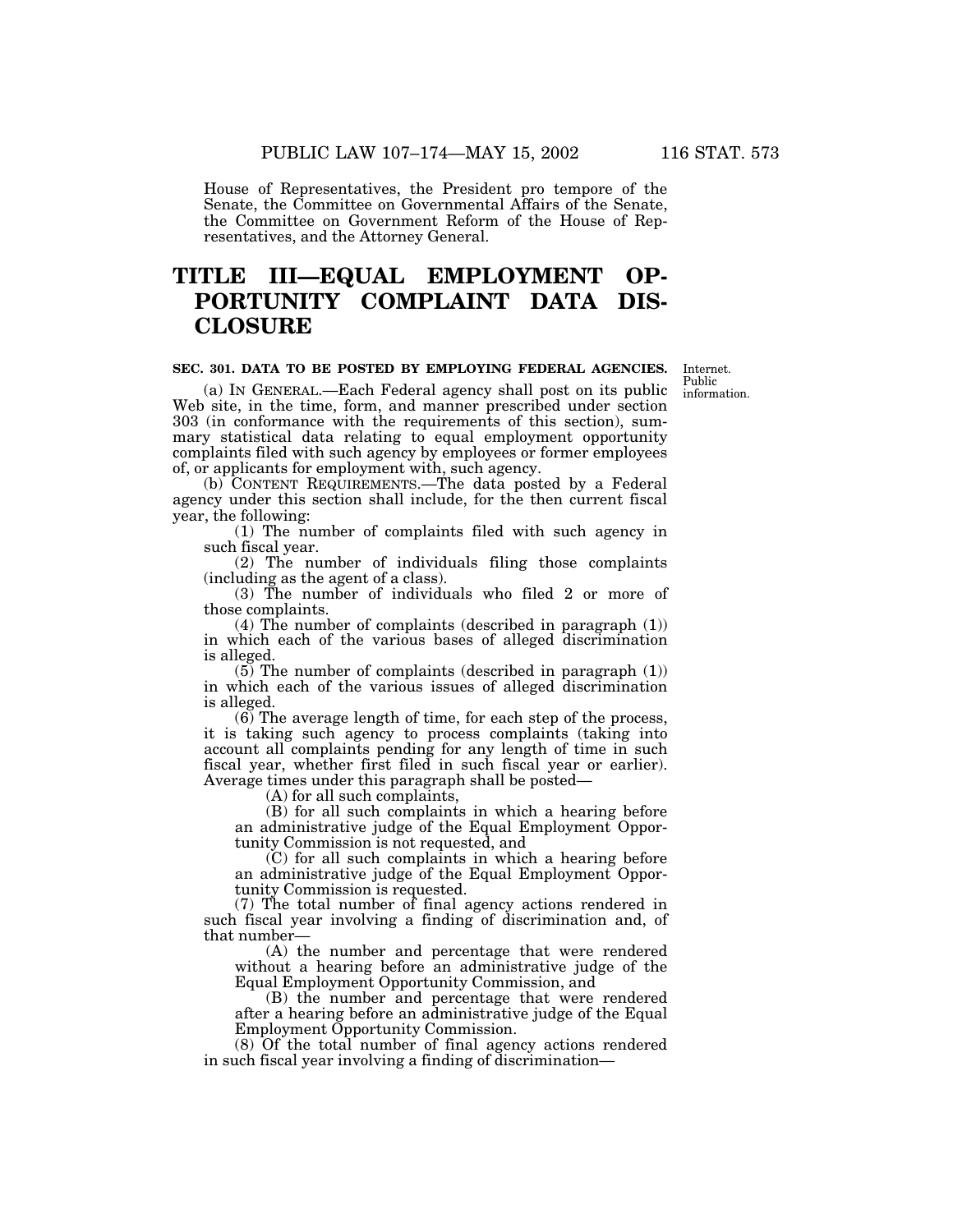(A) the number and percentage involving a finding of discrimination based on each of the respective bases of alleged discrimination, and

(B) of the number specified under subparagraph (A) for each of the respective bases of alleged discrimination—

(i) the number and percentage that were rendered without a hearing before an administrative judge of the Equal Employment Opportunity Commission, and

(ii) the number and percentage that were rendered after a hearing before an administrative judge of the Equal Employment Opportunity Commission.

(9) Of the total number of final agency actions rendered in such fiscal year involving a finding of discrimination—

(A) the number and percentage involving a finding of discrimination in connection with each of the respective issues of alleged discrimination, and

(B) of the number specified under subparagraph (A) for each of the respective issues of alleged discrimination—

(i) the number and percentage that were rendered without a hearing before an administrative judge of

the Equal Employment Opportunity Commission, and (ii) the number and percentage that were rendered

after a hearing before an administrative judge of the Equal Employment Opportunity Commission.

(10)(A) Of the total number of complaints pending in such fiscal year (as described in the parenthetical matter in paragraph (6)), the number that were first filed before the start of the then current fiscal year.

(B) With respect to those pending complaints that were first filed before the start of the then current fiscal year—

(i) the number of individuals who filed those complaints, and

(ii) the number of those complaints which are at the various steps of the complaint process.

(C) Of the total number of complaints pending in such fiscal year (as described in the parenthetical matter in paragraph (6)), the total number of complaints with respect to which the agency violated the requirements of section 1614.106(e)(2) of title 29 of the Code of Federal Regulations (as in effect on July 1, 2000, and amended from time to time) by failing to conduct within 180 days of the filing of such complaints an impartial and appropriate investigation of such complaints.

(c) TIMING AND OTHER REQUIREMENTS.—

(1) CURRENT YEAR DATA.—Data posted under this section for the then current fiscal year shall include both—

> (A) interim year-to-date data, updated quarterly, and (B) final year-end data.

(2) DATA FOR PRIOR YEARS.—The data posted by a Federal agency under this section for a fiscal year (both interim and final) shall include, for each item under subsection (b), such agency's corresponding year-end data for each of the 5 immediately preceding fiscal years (or, if not available for all 5 fiscal years, for however many of those 5 fiscal years for which data are available).